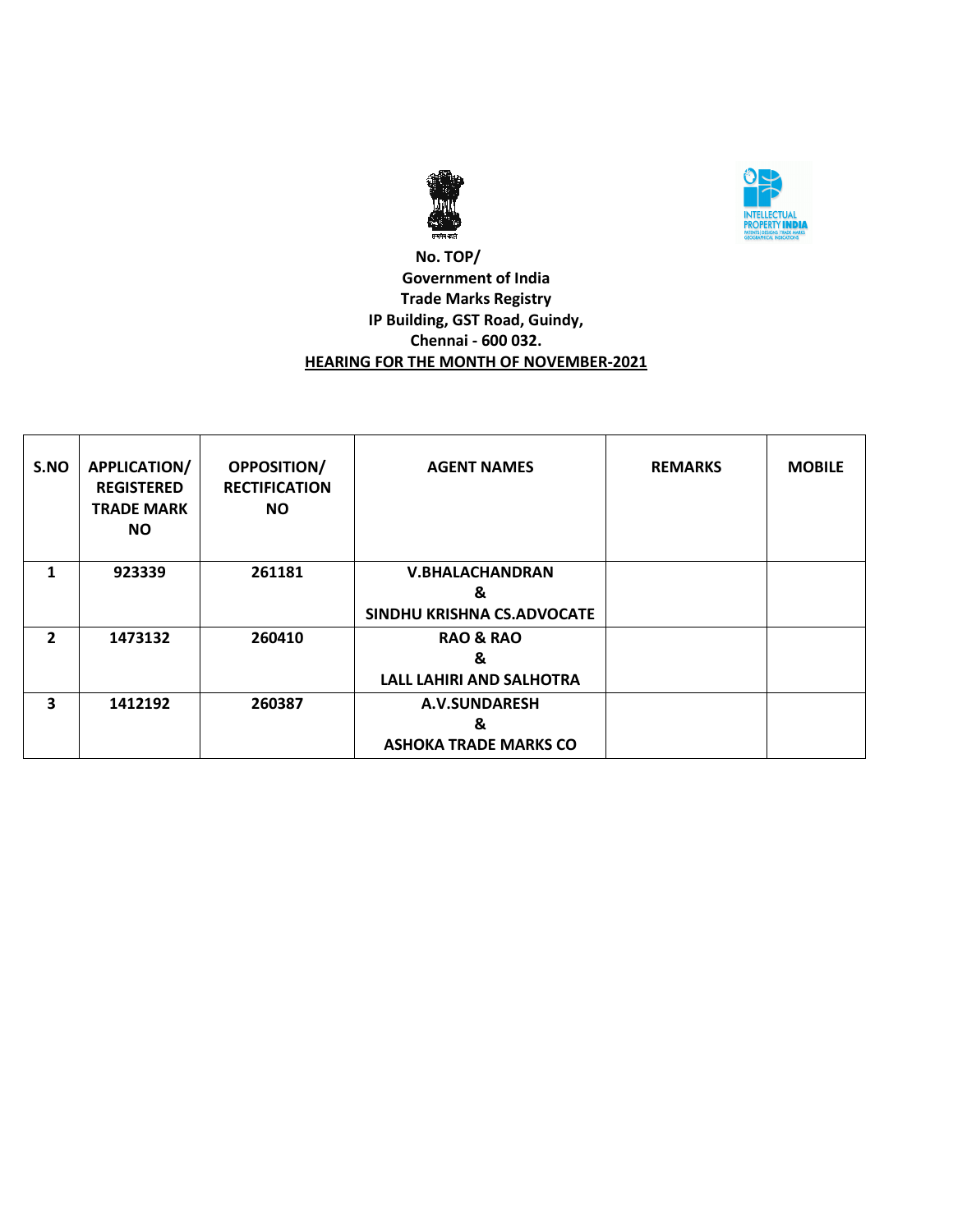



#### **No. TOP/ Government of India Trade Marks Registry IP Building, GST Road, Guindy, Chennai - 600 032. OPPOSITION HEARING (TM-5-DELAY, TM-6 DELAY, RULE 45(1) DELAY, RULE 45(1) NOT FILED, RULE 46(1) DELAY, RULE 46(1) NOT FILED & REVIEW PETITION FOR THE MONTH OF NOVEMBER-2021 HEARING DATED 08/11/2021**

| S.NO                    | APPLICATION/<br><b>REGISTERED</b><br><b>TRADE MARK</b><br><b>NO</b> | <b>OPPOSITION/</b><br><b>RECTIFICATION</b><br><b>NO</b> | <b>AGENT NAMES</b>                        | <b>REMARKS</b> | <b>MOBILE</b> |
|-------------------------|---------------------------------------------------------------------|---------------------------------------------------------|-------------------------------------------|----------------|---------------|
| $\mathbf{1}$            | 1819579                                                             | 844132                                                  | <b>ALMT LEGAL</b>                         |                |               |
|                         |                                                                     |                                                         | &                                         |                |               |
|                         |                                                                     |                                                         | <b>PUTHRAN &amp; ASSOCIATES</b>           |                |               |
| $\overline{2}$          | 3420075                                                             | 885902                                                  | <b>LEX CHAMBERS</b>                       |                |               |
|                         |                                                                     |                                                         | &                                         |                |               |
|                         |                                                                     |                                                         | <b>DEPENNING &amp; DEPENNING</b>          |                |               |
| $\overline{\mathbf{3}}$ | 1313429                                                             | 229597                                                  | <b>L.R.SWAMI CO</b>                       |                |               |
|                         |                                                                     |                                                         | &                                         |                |               |
|                         |                                                                     |                                                         | <b>K&amp;S PARTNERS</b>                   |                |               |
| 4                       | 3625291                                                             | 935683                                                  | <b>A.V.NATHAN ASSOCIATES</b>              |                |               |
|                         |                                                                     |                                                         | &                                         |                |               |
|                         |                                                                     |                                                         | <b>REMFRY &amp; SAGAR</b>                 |                |               |
| 5                       | 3591414                                                             | 913556                                                  | <b>SAIKRISHNA &amp; ASSOCIATES</b>        |                |               |
|                         |                                                                     |                                                         | &                                         |                |               |
|                         |                                                                     |                                                         | <b>SANDEEP BISHT</b>                      |                |               |
| 6                       |                                                                     | 927649                                                  | <b>KRISHNA &amp; SAURASTRI ASSOCIATES</b> |                |               |
|                         |                                                                     |                                                         | <b>LLP</b>                                |                |               |
|                         | 3678179                                                             |                                                         | &                                         |                |               |
|                         |                                                                     |                                                         | <b>R.V.R.ASSOCIATES</b>                   |                |               |
|                         |                                                                     |                                                         |                                           |                |               |
|                         |                                                                     |                                                         |                                           |                |               |
| $\overline{7}$          | 3858831                                                             | 951095                                                  | <b>VANCHINATHAN</b>                       |                |               |
|                         |                                                                     |                                                         | &                                         |                |               |
|                         |                                                                     |                                                         | SAI LAKSHMI, IPR CONSULTANTS              |                |               |
|                         |                                                                     |                                                         |                                           |                |               |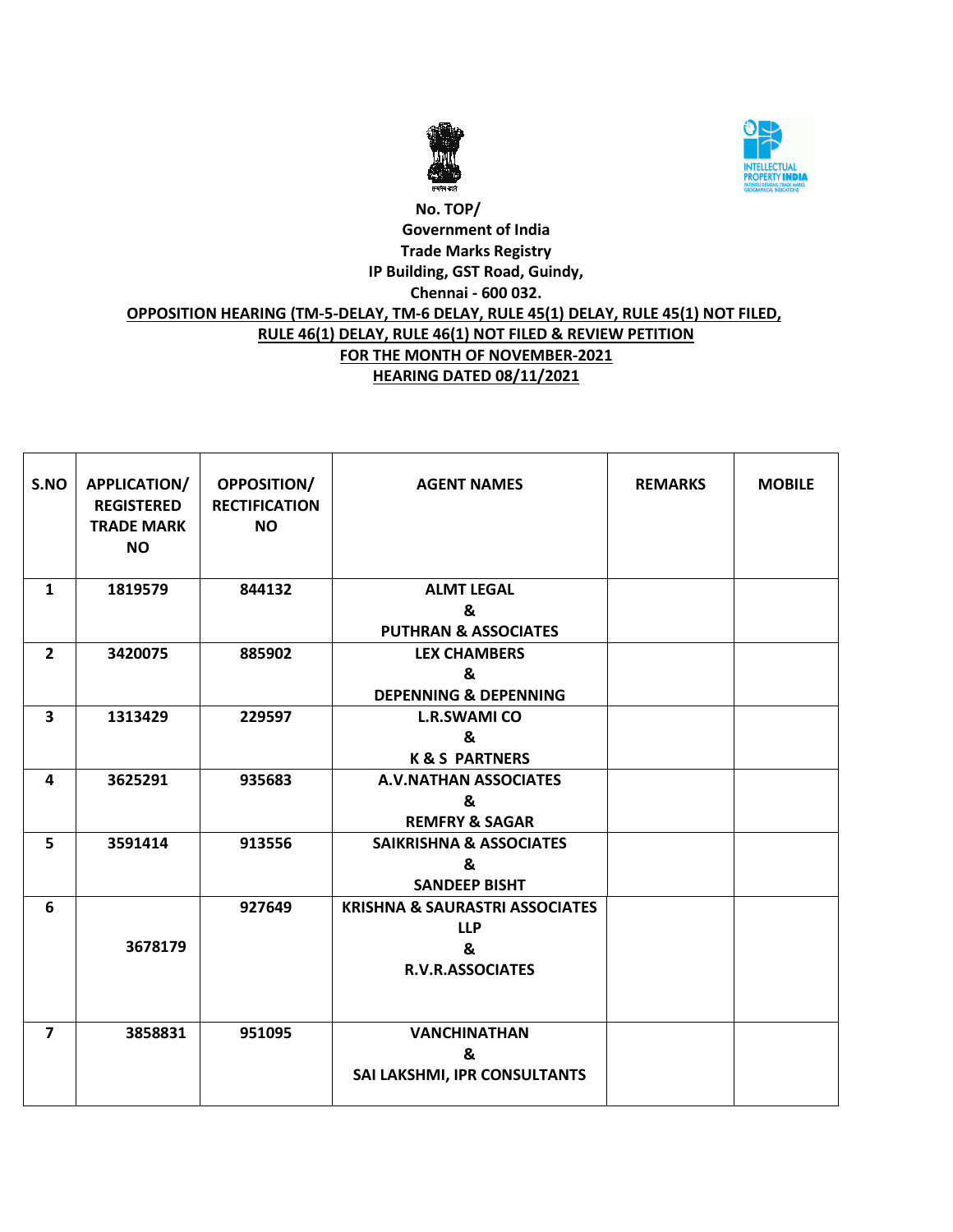| S.NO | APPLICATION/<br><b>REGISTERED</b><br><b>TRADE MARK</b><br><b>NO</b> | <b>OPPOSITION</b><br><b>NO</b> | <b>AGENT NAMES</b>                                                                             | <b>REMARKS</b> | <b>MOBILE</b> |
|------|---------------------------------------------------------------------|--------------------------------|------------------------------------------------------------------------------------------------|----------------|---------------|
| 8    | 3316267                                                             | 883433                         | <b>BALA KUMAR CHANDRASEKHARAN</b><br><b>ASSOCIATES</b><br>&<br><b>PUTHRAN &amp; ASSOCIATES</b> |                |               |
| 9    | 2508916                                                             | 883389                         | <b>MADHUSUDAN PUTTA</b><br>&<br><b>CHARAK PHARMA PVT LTD</b>                                   |                |               |
| 10   | 2893504                                                             | 899217                         | <b>SANJEEV KUMAR</b><br>&<br><b>ABHISHEK MALHOTRA</b>                                          |                |               |
| 11   | 2252162                                                             | 895733                         | <b>A.V.NATHAN ASSOCIATES</b><br>&<br><b>D.P.AHUJA &amp; CO</b>                                 |                |               |
| 12   | 2252156                                                             | 892042                         | <b>A.V.NATHAN ASSOCIATES</b><br>&<br><b>D.P.AHUJA &amp; CO</b>                                 |                |               |
| 13   | 1357877                                                             | 719721                         | <b>RAMNATH</b><br>&<br><b>B.N.POOJARI</b>                                                      |                |               |
| 14   | 4025881                                                             | 975569                         | <b>GOLDEN BRAINS IT HUB PVT LTD</b><br>&<br><b>SIM &amp; SAN ADVOCATES</b>                     |                |               |
| 15   | 2415529                                                             | 861158                         | <b>HOLLA ASSOCIATES</b><br>&<br><b>P.M.GEORGEKUTTY</b>                                         |                |               |
| 16   | 2252157                                                             | 892041                         | <b>A.V.NATHAN ASSOCIATES</b><br>&<br><b>D.P.AHUJA &amp; CO</b>                                 |                |               |
|      |                                                                     |                                |                                                                                                |                |               |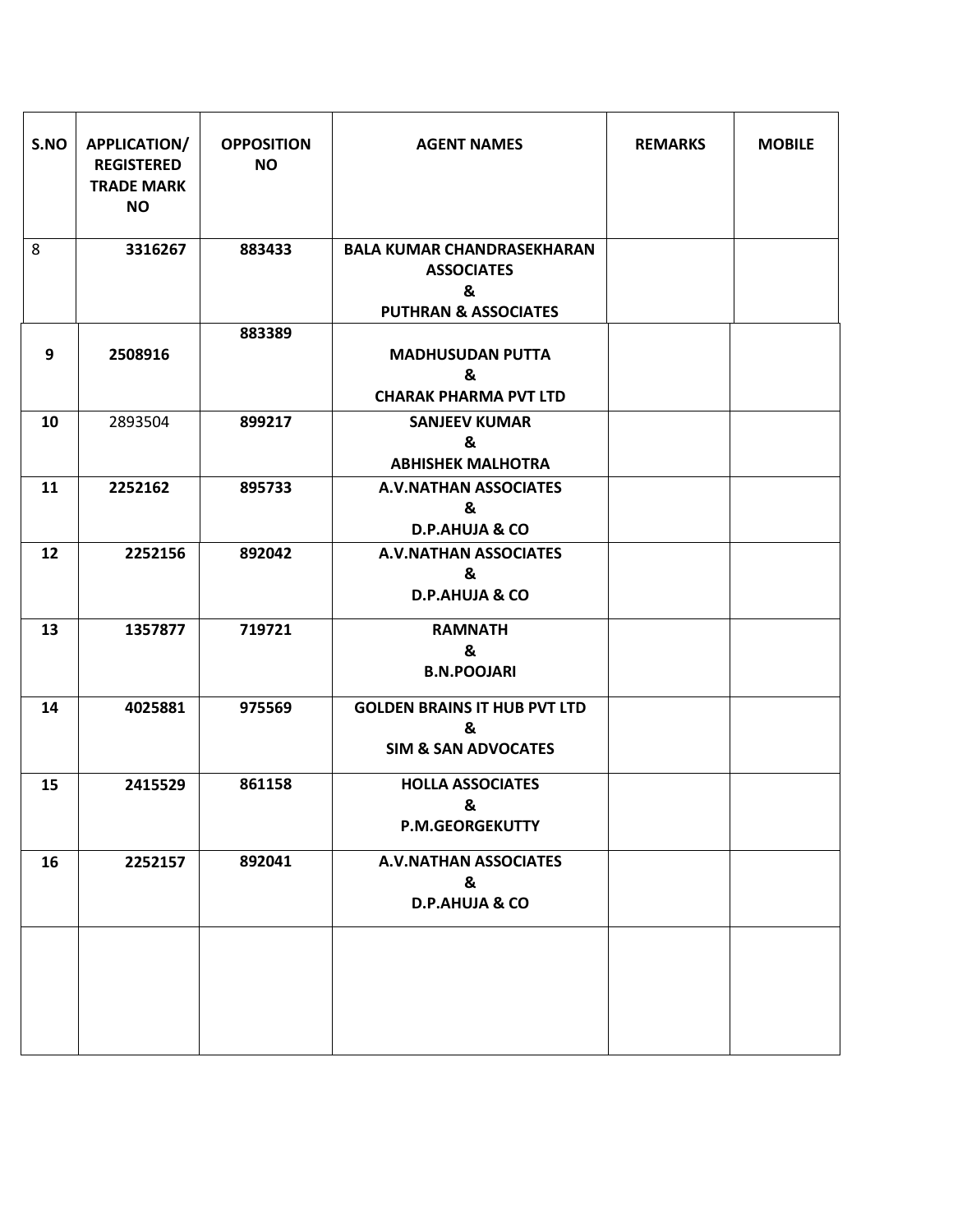



#### **No. TOP/ Government of India Trade Marks Registry IP Building, GST Road, Guindy, Chennai - 600 032. OPPOSITION HEARING (TM-5-DELAY, TM-6 DELAY, RULE 45(1) DELAY, RULE 45(1) NOT FILED, RULE 46(1) DELAY, RULE 46(1) NOT FILED & REVIEW PETITION FOR THE MONTH OF NOVEMBER-2021 HEARING DATED 09/11/2021**

| S.NO                    | <b>APPLICATION/</b><br><b>REGISTERED</b><br><b>TRADE MARK</b> | <b>OPPOSITION/</b><br><b>RECTIFICATIO</b><br>N | <b>AGENT NAMES</b>                 | <b>REMARKS</b> | <b>MOBILE</b> |
|-------------------------|---------------------------------------------------------------|------------------------------------------------|------------------------------------|----------------|---------------|
|                         | <b>NO</b>                                                     | <b>NO</b>                                      |                                    |                |               |
|                         |                                                               |                                                |                                    |                |               |
| $\mathbf{1}$            | 3799656                                                       | 952072                                         | <b>D.RAJAKUMAR</b>                 |                |               |
|                         |                                                               |                                                | &                                  |                |               |
|                         |                                                               |                                                | <b>AMARJIT &amp; ASSOCIATES</b>    |                |               |
|                         |                                                               |                                                |                                    |                |               |
| $\overline{2}$          | 3890996                                                       | 951965                                         | <b>LAWYERS ARCADE</b>              |                |               |
|                         |                                                               |                                                | &                                  |                |               |
|                         |                                                               |                                                | <b>ASHOKA TRADE MARKS CO</b>       |                |               |
| $\overline{\mathbf{3}}$ | 3890996                                                       | 951964                                         | <b>LAWYERS ARCADE</b>              |                |               |
|                         |                                                               |                                                | &                                  |                |               |
|                         |                                                               |                                                | <b>ASHOKA TRADE MARKS CO</b>       |                |               |
| 4                       | 3803806                                                       | 951561                                         | <b>BHUPATHIRAJU V.S.S.R.K.RAJU</b> |                |               |
|                         |                                                               |                                                | &                                  |                |               |
|                         |                                                               |                                                | <b>ADITYA &amp; ASSOCIATES</b>     |                |               |
| 5                       | 3629739                                                       | 952128                                         | <b>INTELLOCOPIA IP SERVICES</b>    |                |               |
|                         |                                                               |                                                | &                                  |                |               |
|                         |                                                               |                                                | <b>LEXORBIS</b>                    |                |               |
| 6                       | 2846871                                                       | 951091                                         | <b>JUSTIN PAUL</b>                 |                |               |
|                         |                                                               |                                                | &                                  |                |               |
|                         |                                                               |                                                | <b>DR S K MARWAH</b>               |                |               |
|                         |                                                               |                                                |                                    |                |               |
| $\overline{7}$          | 3861321                                                       | 952141                                         | <b>VANCHINATHAN</b>                |                |               |
|                         |                                                               |                                                | &                                  |                |               |
|                         |                                                               |                                                | <b>K &amp; S PARTNERS</b>          |                |               |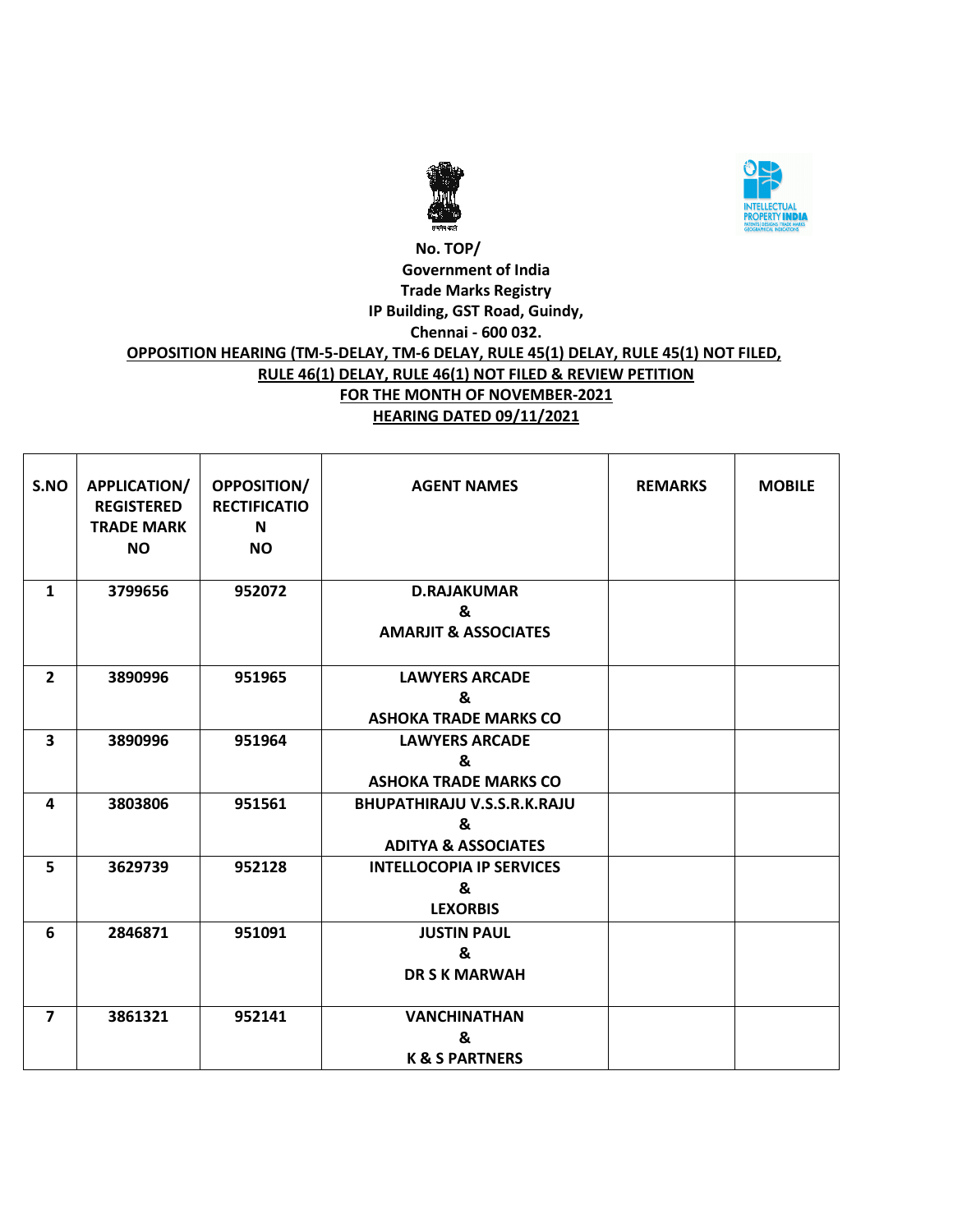| S.NO | <b>APPLICATION/</b><br><b>REGISTERED</b><br><b>TRADE MARK</b><br><b>NO</b> | <b>OPPOSITION/</b><br><b>RECTIFICATION</b><br><b>NO</b> | <b>AGENT NAMES</b>                                                     | <b>REMARKS</b> | <b>MOBILE</b> |
|------|----------------------------------------------------------------------------|---------------------------------------------------------|------------------------------------------------------------------------|----------------|---------------|
| 8    | 3822530                                                                    | 952191                                                  | <b>S.LOGANATHAN</b><br>&<br><b>D K LALWANI &amp; CO</b>                |                |               |
| 9    | 3805909                                                                    | 952640                                                  | <b>LAWYERS ARCADE</b><br>&<br><b>SUSHANT M. SINGH &amp; ASSOCIATES</b> |                |               |
| 10   | 3769504                                                                    | 952770                                                  | RAJASEKHAR GOPALAJOSYULA<br>&<br><b>R.K.DEWAN &amp; CO</b>             |                |               |
| 11   | 3844496                                                                    | 950598                                                  | <b>AMINAS</b><br>&<br><b>R.SWARNVEL &amp; P.RAJENDRAN</b>              |                |               |
| 12   | 3866015                                                                    | 953177                                                  | <b>VANCHINATHAN</b><br>&<br><b>RISHIT BHATT &amp; CO</b>               |                |               |
| 13   | 3832273                                                                    | 957754                                                  | <b>VINOD KUMAR PU</b><br>&<br><b>W.S.KANE &amp; CO</b>                 |                |               |
| 14   | 3832273                                                                    | 952731                                                  | <b>VINOD KUMAR PU</b><br>&<br><b>TRADE MARK PROTEC CO</b>              |                |               |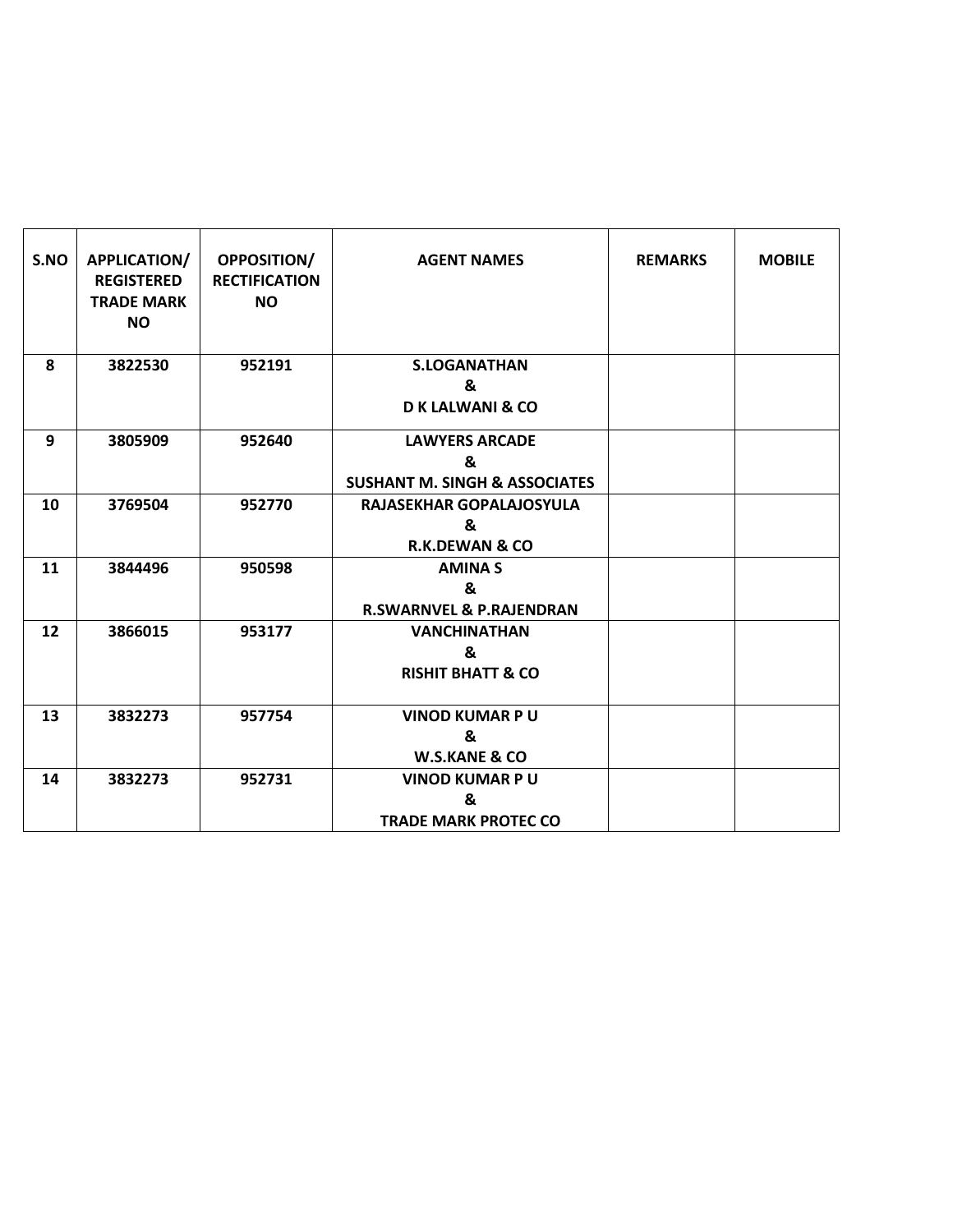| S.NO | APPLICATION/<br><b>REGISTERED</b><br><b>TRADE MARK</b><br><b>NO</b> | <b>OPPOSITION/</b><br><b>RECTIFICATION</b><br><b>NO</b> | <b>AGENT NAMES</b>                                            | <b>REMARKS</b> | <b>MOBILE</b> |
|------|---------------------------------------------------------------------|---------------------------------------------------------|---------------------------------------------------------------|----------------|---------------|
| 15   | 3832273                                                             | 952732                                                  | <b>VINOD KUMAR PU</b><br>&<br><b>TRADE MARK PROTEC CO</b>     |                |               |
| 16   | 3832273                                                             | 952733                                                  | <b>VINOD KUMAR PU</b><br>&<br><b>TRADE MARK PROTEC CO</b>     |                |               |
| 17   | 3844498                                                             | 950599                                                  | <b>AMINAS</b><br>&<br><b>R.SWARNVEL &amp; P.RAJENDRAN</b>     |                |               |
| 18   | 3268607                                                             | 929041                                                  | <b>C.VENKATASUBRAMANIAM</b><br>&<br><b>R.K.DEWAN &amp; CO</b> |                |               |
| 19   | 2281816                                                             | 928769                                                  | <b>M.NAGARAJAN</b><br>&<br><b>VISHESH AND ASSOCIATES</b>      |                |               |
| 20   | 3521336                                                             | 927150                                                  | <b>C.PRAKASH</b><br>&<br><b>BUDDHA PAL &amp; ASSOCIATES</b>   |                |               |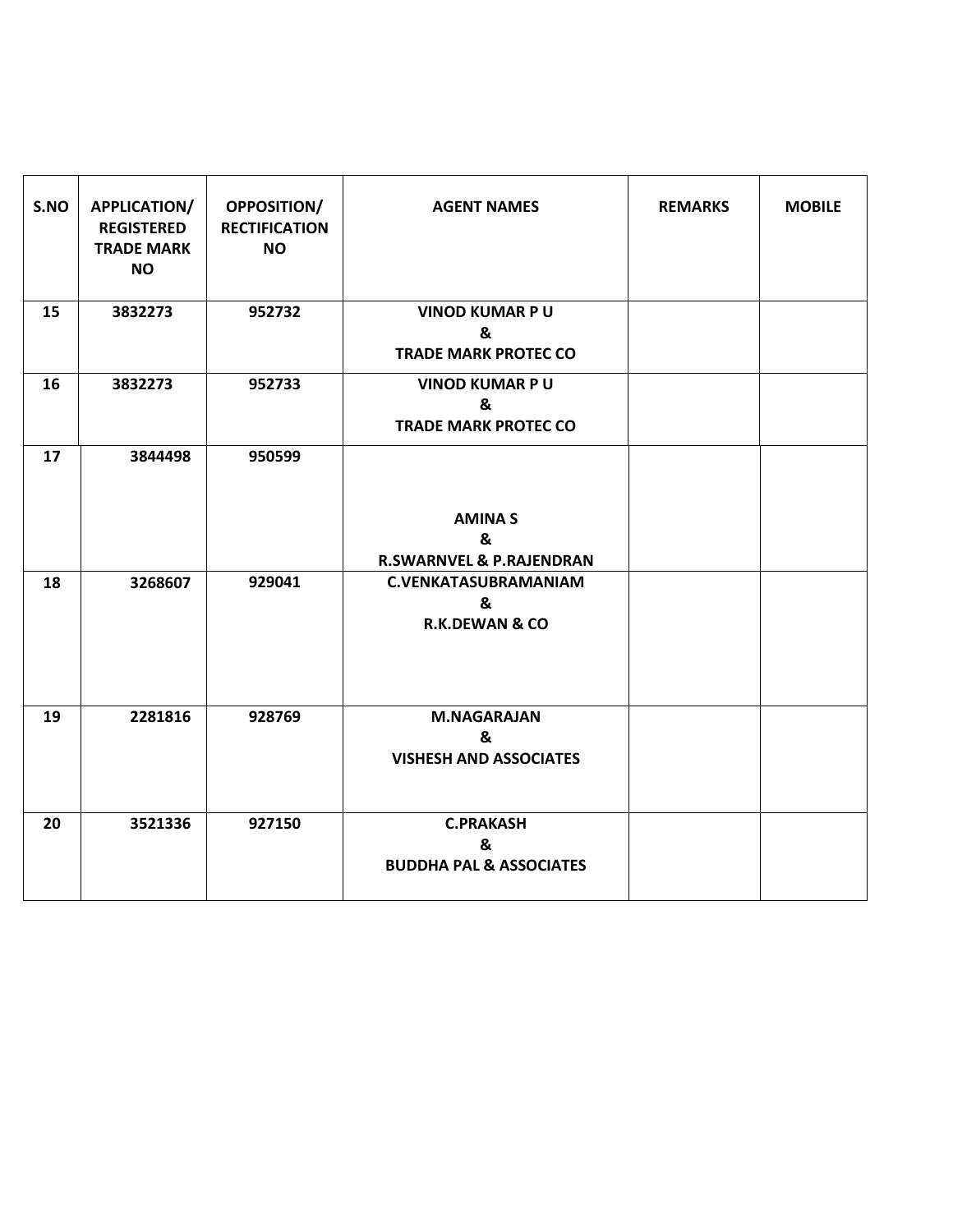



## **No. TOP/ Government of India Trade Marks Registry IP Building, GST Road, Guindy, Chennai - 600 032.**

#### **OPPOSITION HEARING (TM-5-DELAY, TM-6 DELAY, RULE 45(1) DELAY, RULE 45(1) NOT FILED, RULE 46(1) DELAY, RULE 46(1) NOT FILED & REVIEW PETITION FOR THE MONTH OF NOVEMBER -2021 HEARING DATED 10/11/2021**

| S.NO                    | APPLICATION/<br><b>REGISTERED</b><br><b>TRADE MARK</b><br><b>NO</b> | OPPOSITION/<br><b>RECTIFICATION</b><br><b>NO</b> | <b>AGENT NAMES</b>                   | <b>REMARKS</b> | <b>MOBILE</b> |
|-------------------------|---------------------------------------------------------------------|--------------------------------------------------|--------------------------------------|----------------|---------------|
| $\mathbf{1}$            | 2547771                                                             | 941177                                           | <b>C.VENKATASUBARAMANIAM</b>         |                |               |
|                         |                                                                     |                                                  | &                                    |                |               |
|                         |                                                                     |                                                  | P.K.ARORA                            |                |               |
|                         |                                                                     |                                                  | &                                    |                |               |
|                         |                                                                     |                                                  | <b>EAGLE GLASS DECO P LTD</b>        |                |               |
| $\overline{2}$          | 3746429                                                             | 941294                                           | <b>SMITA PANDEY</b>                  |                |               |
|                         |                                                                     |                                                  | &                                    |                |               |
|                         |                                                                     |                                                  | <b>KHAITAN &amp; CO</b>              |                |               |
| $\overline{\mathbf{3}}$ | 2590652                                                             | 940640                                           | <b>G.RAMJI, ADVOCATE</b>             |                |               |
|                         |                                                                     |                                                  | &                                    |                |               |
|                         |                                                                     |                                                  | <b>NAYAN J.RAWAL</b>                 |                |               |
| 4                       | 3759545                                                             | 940503                                           | <b>DASWANI &amp; DASWANI</b>         |                |               |
|                         |                                                                     |                                                  | &                                    |                |               |
|                         |                                                                     |                                                  | <b>GROSER &amp; GROSER</b>           |                |               |
| 5                       | 3758328                                                             | 940639                                           | <b>RAO &amp; RAO</b>                 |                |               |
|                         |                                                                     |                                                  | &                                    |                |               |
|                         |                                                                     |                                                  | <b>NAYAN J.RAWAL</b>                 |                |               |
| 6                       | 2643234                                                             | 942022                                           | <b>DASWANI &amp; DASWANI</b>         |                |               |
|                         |                                                                     |                                                  | $\mathbf{z}$                         |                |               |
|                         |                                                                     |                                                  | <b>SUN PHARMACEUTICAL INDUSTRIES</b> |                |               |
|                         |                                                                     |                                                  | <b>LTD</b>                           |                |               |
| $\overline{7}$          | 3683969                                                             | 942533                                           | <b>L.R.SWAMI CO</b>                  |                |               |
|                         |                                                                     |                                                  | &                                    |                |               |
|                         |                                                                     |                                                  | <b>ANM GLOBAL INC</b>                |                |               |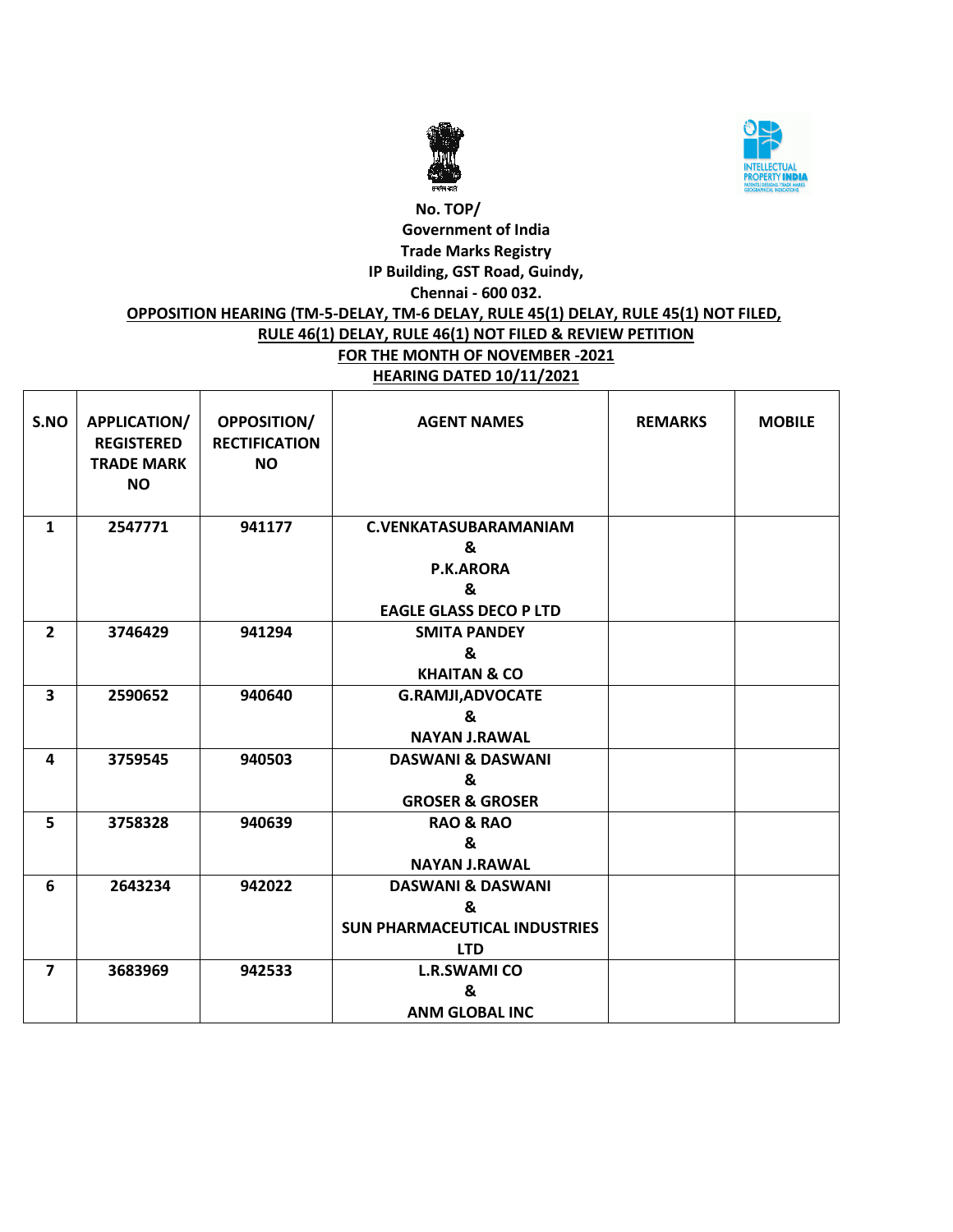| S.NO | APPLICATION/<br><b>REGISTERED</b><br><b>TRADE MARK</b><br><b>NO</b> | OPPOSITION/<br><b>RECTIFICATION</b><br><b>NO</b> | <b>AGENT NAMES</b>                                                                      | <b>REMARKS</b> | <b>MOBILE</b> |
|------|---------------------------------------------------------------------|--------------------------------------------------|-----------------------------------------------------------------------------------------|----------------|---------------|
| 8    | 2744407                                                             | 943179                                           | <b>V.BALAKRISHNAN</b><br>&<br><b>JAYSHRUTI HARIPRASDBHAI</b><br><b>ACHARYA</b>          |                |               |
| 9    | 2481539                                                             | 943779                                           | <b>MARKS &amp; RIGHTS</b><br>&<br><b>CHADHA AND CHADHA</b>                              |                |               |
| 10   | 2739452                                                             | 944203                                           | <b>SANDIP KUMAR CHAKRABORTY</b><br>&<br><b>PARKAR &amp; PARKAR</b>                      |                |               |
| 11   | 3674881                                                             | 944736                                           | <b>VANCHINATHAN</b><br>&<br><b>ADITYA &amp; ASSOCIATES</b>                              |                |               |
| 12   | 2752031                                                             | 944867                                           | <b>L.R.SWAMI CO</b><br>&<br><b>DELHI REGISTRATION SERVICES</b>                          |                |               |
| 13   | 3719693                                                             | 943498                                           | <b>SUNRISE TRADE MARK CO</b><br>&<br><b>VISHWAKARMA ENGINEERING</b><br><b>KARNATAKA</b> |                |               |
| 14   | 2476124                                                             | 941071                                           | <b>JURY BRIAN LAW OFFICES</b><br>&<br><b>MANOJ G.MENDA, ADVOCATE</b>                    |                |               |
| 15   | 2599466                                                             | 941429                                           | <b>LEX EXIGO</b><br>&<br><b>A.V.NATHAN ASSOCIATES</b>                                   |                |               |
| 16   | 3669298                                                             | 940720                                           | <b>S VARSHA</b><br>&<br><b>TRADE MARK PROTEC CO</b><br>&<br>THREE -N- PRODUCTS PVT LTD  |                |               |
| 17   | 2699660                                                             | 945966                                           | <b>THARA &amp; THARA</b><br>&<br>K.C.PATEL & CO                                         |                |               |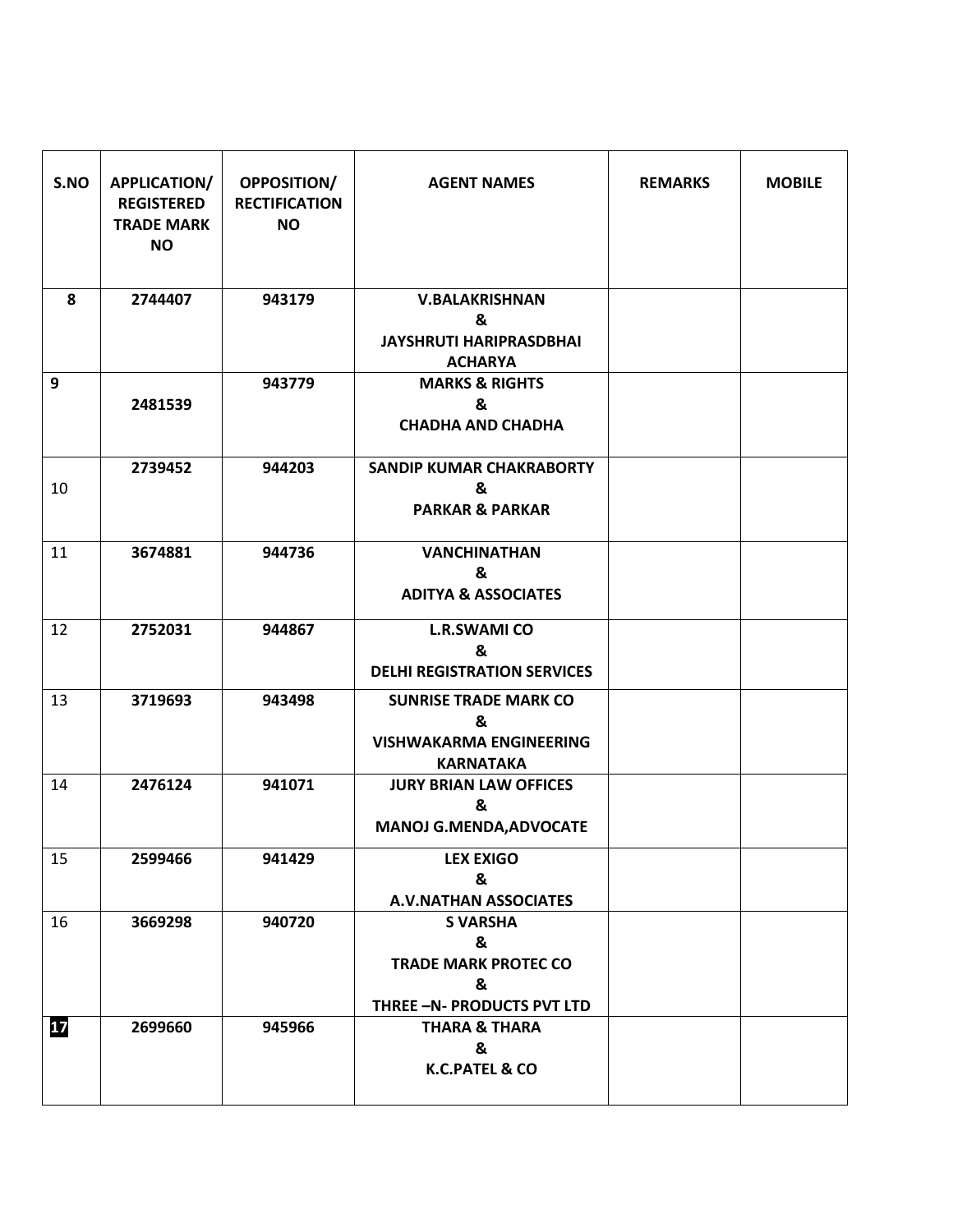| S.NO | <b>APPLICATION/</b><br><b>REGISTERED</b><br><b>TRADE MARK</b><br><b>NO</b> | <b>OPPOSITION/</b><br><b>RECTIFICATION</b><br><b>NO</b> | <b>AGENT NAMES</b>                                 | <b>REMARKS</b> | <b>MOBILE</b> |
|------|----------------------------------------------------------------------------|---------------------------------------------------------|----------------------------------------------------|----------------|---------------|
| 18   | 2661724                                                                    | 945089                                                  | <b>L.R.SWAMI CO</b><br>&<br>(R)ESERVE (M)ARK       |                |               |
| 19   | 3748892                                                                    | 944919                                                  | <b>BINDU SHARMA</b><br>&<br><b>ANAND AND ANAND</b> |                |               |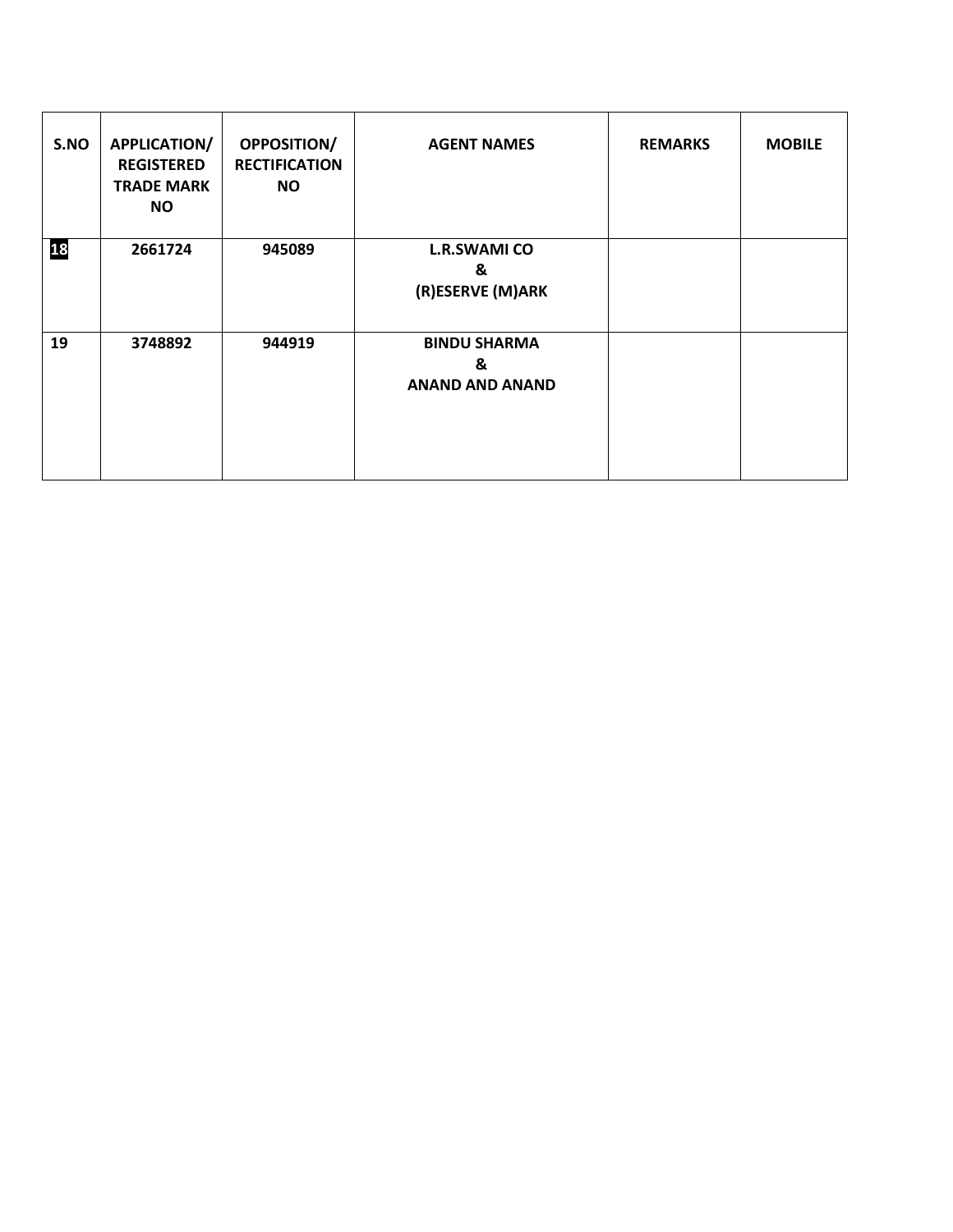



#### **No. TOP/ Government of India Trade Marks Registry IP Building, GST Road, Guindy, Chennai - 600 032. OPPOSITION HEARING (TM-5-DELAY, TM-6 DELAY, RULE 45(1) DELAY, RULE 45(1) NOT FILED, RULE 46(1) DELAY, RULE 46(1) NOT FILED & REVIEW PETITION FOR THE MONTH OF NOVEMBER -2021**

# **HEARING DATED 11/11/2021**

| S.NO           | APPLICATION/<br><b>REGISTERED</b><br><b>TRADE MARK</b><br><b>NO</b> | <b>OPPOSITION/</b><br><b>RECTIFICATION</b><br><b>NO</b> | <b>AGENT NAMES</b>                                            | <b>REMARKS</b> | <b>MOBILE</b> |
|----------------|---------------------------------------------------------------------|---------------------------------------------------------|---------------------------------------------------------------|----------------|---------------|
| $\mathbf{1}$   | 2451077                                                             | 862606                                                  | <b>C.VENKATASUBRAMANIAM</b><br>&<br><b>ANAND AND ANAND</b>    |                |               |
| $\overline{2}$ | 2653205                                                             | 935491                                                  | <b>G.PARAMESH</b><br>&<br>UNITED OVERSEAS TRADE MARK CO       |                |               |
| 3              | 3067671                                                             | 907475                                                  | <b>MISSION LEGAL ADVOCATES</b><br>&<br><b>SANJEEV KALOTY</b>  |                |               |
| 4              | 3067670                                                             | 907474                                                  | <b>MISSION LEGAL ADVOCATES</b><br>&<br><b>SANJEEV KALOTY</b>  |                |               |
| 5              | 2514792                                                             | 864473                                                  | <b>KARTHIKEYAN.N</b><br>&<br><b>INPRO TRADE MARK SERVICES</b> |                |               |
| 6              | 2623548                                                             | 957094                                                  | <b>DIVINE LOGICS</b><br>&<br><b>INTTL ADVOCARE</b>            |                |               |
| $\overline{7}$ | 3064156                                                             | 956577                                                  | <b>G.PARAMESH</b><br>&<br><b>WOCKHARDT LIMITED</b>            |                |               |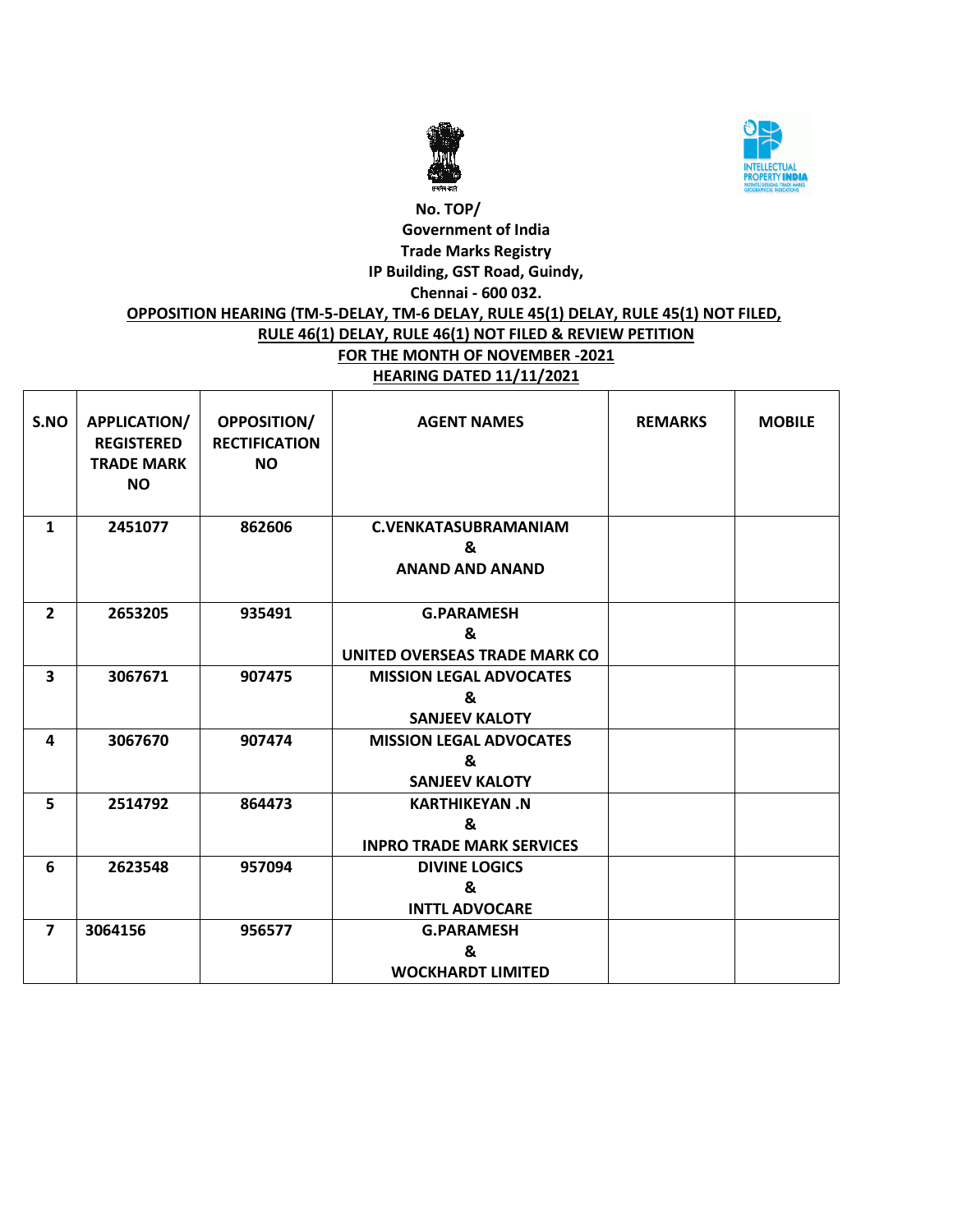| S.NO | <b>APPLICATIO</b><br>N/REGISTER<br><b>ED TRADE</b><br><b>MARK</b><br><b>NO</b> | <b>OPPOSITION/</b><br><b>RECTIFICATION</b><br><b>NO</b> | <b>AGENT NAMES</b>                                                                   | <b>REMARKS</b> | <b>MOBILE</b> |
|------|--------------------------------------------------------------------------------|---------------------------------------------------------|--------------------------------------------------------------------------------------|----------------|---------------|
| 8    | 2556081                                                                        | 939760                                                  | <b>COLLEGEUM KUNSULTANTS</b><br>&<br><b>BABU RAM SHARMA</b>                          |                |               |
| 9    | 3065758                                                                        | 958763                                                  | <b>IPR LAW ASSOCIATES</b><br>&<br><b>INDIAN TRADE MARKS CO</b>                       |                |               |
| 10   | 3064604                                                                        | 962349                                                  | <b>SELVAM &amp; SELVAM, ADVOCATE</b><br>&<br><b>RAHUL CHAUDHRY &amp; PARTNERS</b>    |                |               |
| 11   | 3065718                                                                        | 910053                                                  | <b>T.G.MADHAVAN</b><br>UNNI, ADVOCATES<br>&<br><b>ALTACIT GLOBAL</b>                 |                |               |
| 12   | 1259401                                                                        | 251368                                                  | <b>RAO &amp; RAO</b><br>&<br><b>SACHDEVA &amp; SONS INDUSTRIES</b><br><b>PVT LTD</b> |                |               |
| 13   | 3550833                                                                        | 995898                                                  | <b>A.V.NATHAN ASSOCIATES</b><br>&<br><b>V.A.ASSOCIATES</b>                           |                |               |
| 14   | 2309845                                                                        | 858901                                                  | C.VENKATASUBARAMANIAM<br>&<br><b>DEPENNING &amp; DEPENNING</b>                       |                |               |
| 15   | 3065718                                                                        | 910337                                                  | <b>T.G.MADHAVAN UNNI</b><br>,ADVOCATE<br>&<br><b>LALJI ADVOCATES</b>                 |                |               |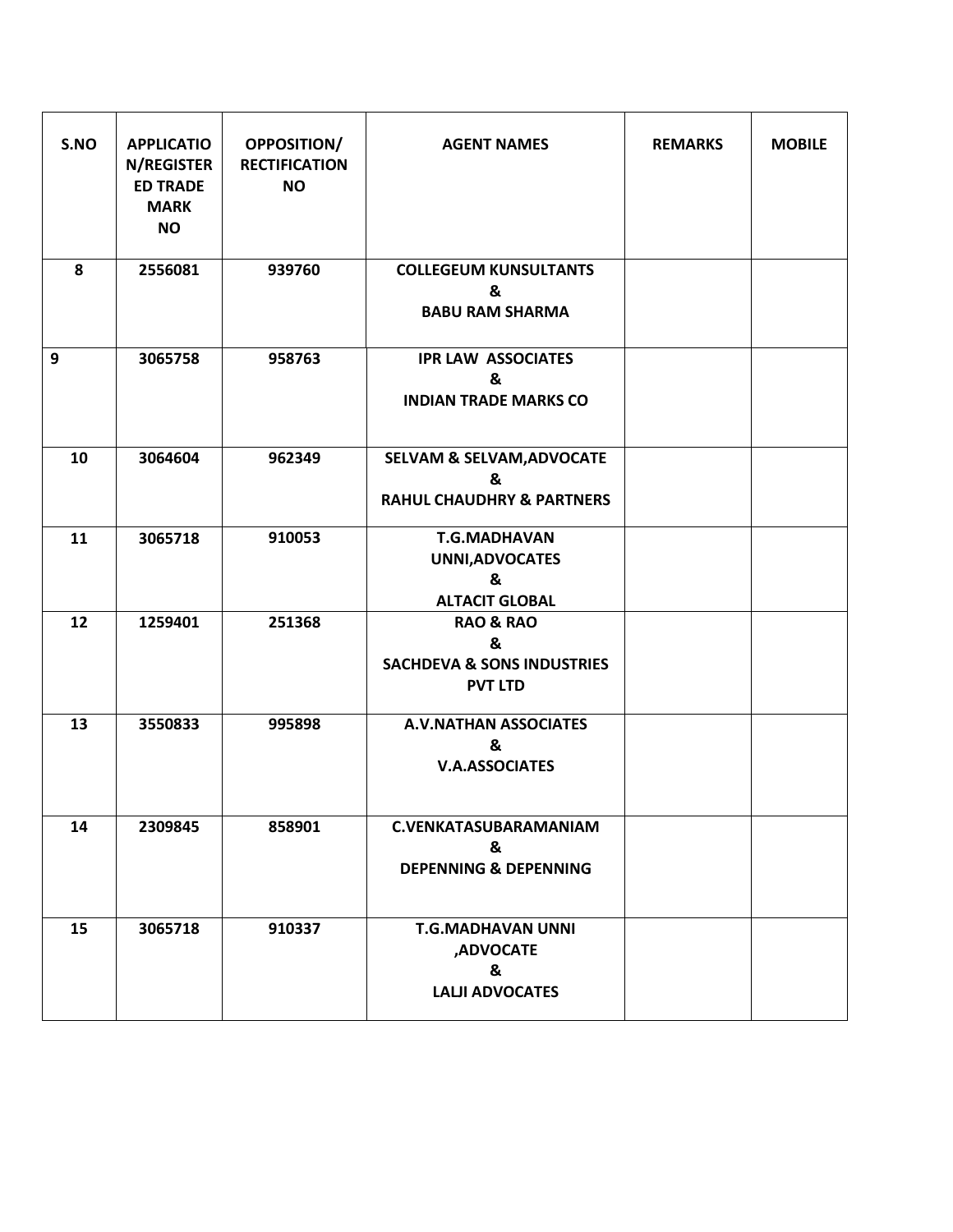



#### **No. TOP/ Government of India Trade Marks Registry IP Building, GST Road, Guindy, Chennai - 600 032. OPPOSITION HEARING (TM-5-DELAY, TM-6 DELAY, RULE 45(1) DELAY, RULE 45(1) NOT FILED, RULE 46(1) DELAY, RULE 46(1) NOT FILED & REVIEW PETITION FOR THE MONTH OF NOVEMBER -2021 HEARING DATED 15/11/2021**

| S.NO                    | <b>APPLICATION/</b><br><b>REGISTERED</b><br><b>TRADE MARK</b><br><b>NO</b> | <b>OPPOSITION/</b><br><b>RECTIFICATION</b><br><b>NO</b> | <b>AGENT NAMES</b>                       | <b>REMARKS</b> | <b>MOBILE</b> |
|-------------------------|----------------------------------------------------------------------------|---------------------------------------------------------|------------------------------------------|----------------|---------------|
|                         |                                                                            |                                                         |                                          |                |               |
| $\mathbf{1}$            | 1561285                                                                    | 733674                                                  | <b>G.RAMJI</b>                           |                |               |
|                         |                                                                            |                                                         | &                                        |                |               |
|                         |                                                                            |                                                         | <b>AZB &amp; PARTNERS</b>                |                |               |
| $\overline{2}$          | 3891167                                                                    | 1012003                                                 | <b>RAO &amp; RAO</b>                     |                |               |
|                         |                                                                            |                                                         | &                                        |                |               |
|                         |                                                                            |                                                         | <b>G.S.RIJHWANI &amp; CO</b>             |                |               |
| $\overline{\mathbf{3}}$ | 2402675                                                                    | 924632                                                  | <b>G.PARAMESH</b>                        |                |               |
|                         |                                                                            |                                                         | &                                        |                |               |
|                         |                                                                            |                                                         | <b>VIDYADHAR GOPAL KULKARNI</b>          |                |               |
|                         | 3404158                                                                    | 922041                                                  | <b>EXCELLA GOLBAL SOLUTIONS</b>          |                |               |
|                         |                                                                            |                                                         | &                                        |                |               |
| $\overline{\mathbf{4}}$ |                                                                            |                                                         | <b>THAKORE JARIWALA &amp; ASSOCIATES</b> |                |               |
| 5                       | 3182527                                                                    | 978762                                                  | <b>GOPINATH L</b>                        |                |               |
|                         |                                                                            |                                                         | &                                        |                |               |
|                         |                                                                            |                                                         | Y.J.TRIVEDI & CO                         |                |               |
| 6                       |                                                                            | 262882                                                  |                                          |                |               |
|                         |                                                                            |                                                         | <b>C.SATHISH</b>                         |                |               |
|                         | 1969012                                                                    |                                                         | &                                        |                |               |
|                         |                                                                            |                                                         | <b>MURTI &amp; MURTI</b>                 |                |               |
| $\overline{7}$          | 2441920                                                                    |                                                         | MICHAEL A.KALLIVAYALIL                   |                |               |
|                         |                                                                            |                                                         | &                                        |                |               |
|                         |                                                                            |                                                         | <b>MURTI &amp; MURTI</b>                 |                |               |
|                         |                                                                            |                                                         | &                                        |                |               |
|                         |                                                                            |                                                         | <b>ADHI LEGAL SOLUTIONS</b>              |                |               |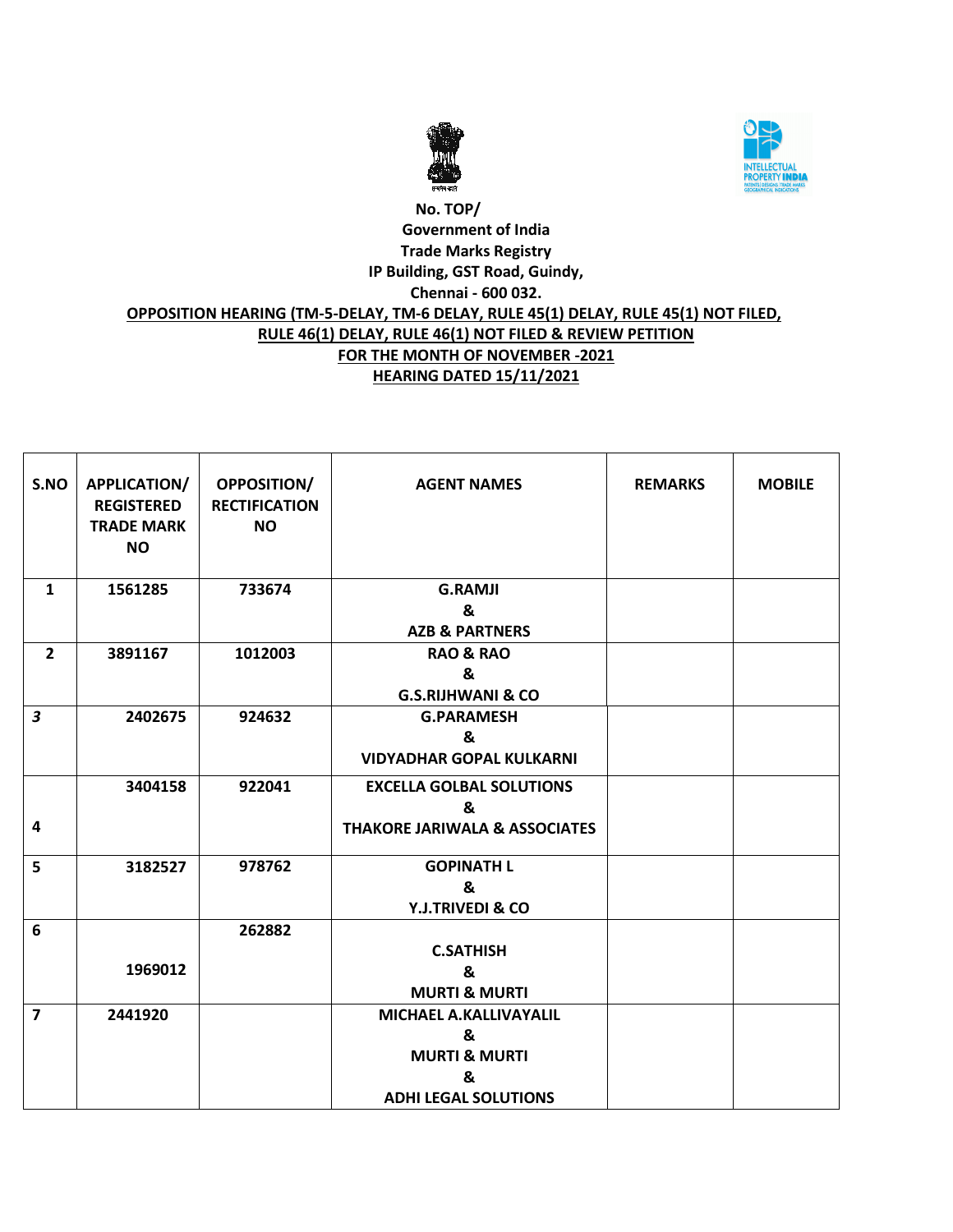



#### **No. TOP/ Government of India Trade Marks Registry IP Building, GST Road, Guindy, Chennai - 600 032. OPPOSITION HEARING (TM-5-DELAY, TM-6 DELAY, RULE 45(1) DELAY, RULE 45(1) NOT FILED, RULE 46(1) DELAY, RULE 46(1) NOT FILED & REVIEW PETITION FOR THE MONTH OF NOVEMBER -2021 HEARING DATED 16/11/2021**

| S.NO           | <b>APPLICATION</b><br><b>NO</b> | <b>OPPOSITION/</b><br><b>RECTIFICATION</b><br><b>NO</b> | <b>AGENT NAMES</b>                                                                          | <b>REMARKS</b> | <b>MOBILE</b> |
|----------------|---------------------------------|---------------------------------------------------------|---------------------------------------------------------------------------------------------|----------------|---------------|
| $\mathbf{1}$   | 3161415                         | 973157                                                  | <b>NADAR VENNILA</b><br>&<br><b>M.A.KHAN</b>                                                |                |               |
| $\overline{2}$ | 3125288                         | 959967                                                  | <b>IPR LAW ASSOCIATES</b><br>&<br><b>HEENA KHURANA</b>                                      |                |               |
| 3              | 3063462                         | 962887                                                  | <b>N.RANGARAJAN</b><br>&<br><b>WORLDWIDE INTELLEC</b>                                       |                |               |
| 4              | 3077660                         | 965956                                                  | <b>PATSON LEGAL KNOWLEDGE</b><br><b>PROCESS PVT LTD</b><br>&<br><b>BANSAL &amp; COMPANY</b> |                |               |
| 5              | 3085553                         | 858772                                                  | <b>A.V.NATHAN ASSOCIATES</b><br>&<br>UNITED OVERSEAS TRADE MARK CO                          |                |               |
| 6              | 3180749                         | 973685                                                  | <b>L.R.SWAMI CO</b><br>&<br><b>H K ACHARYA AND COMPANY</b>                                  |                |               |
| 7              | 3136508                         | 975484                                                  | <b>AZZET MARKS</b><br>&<br><b>L.R.SWAMI CO</b>                                              |                |               |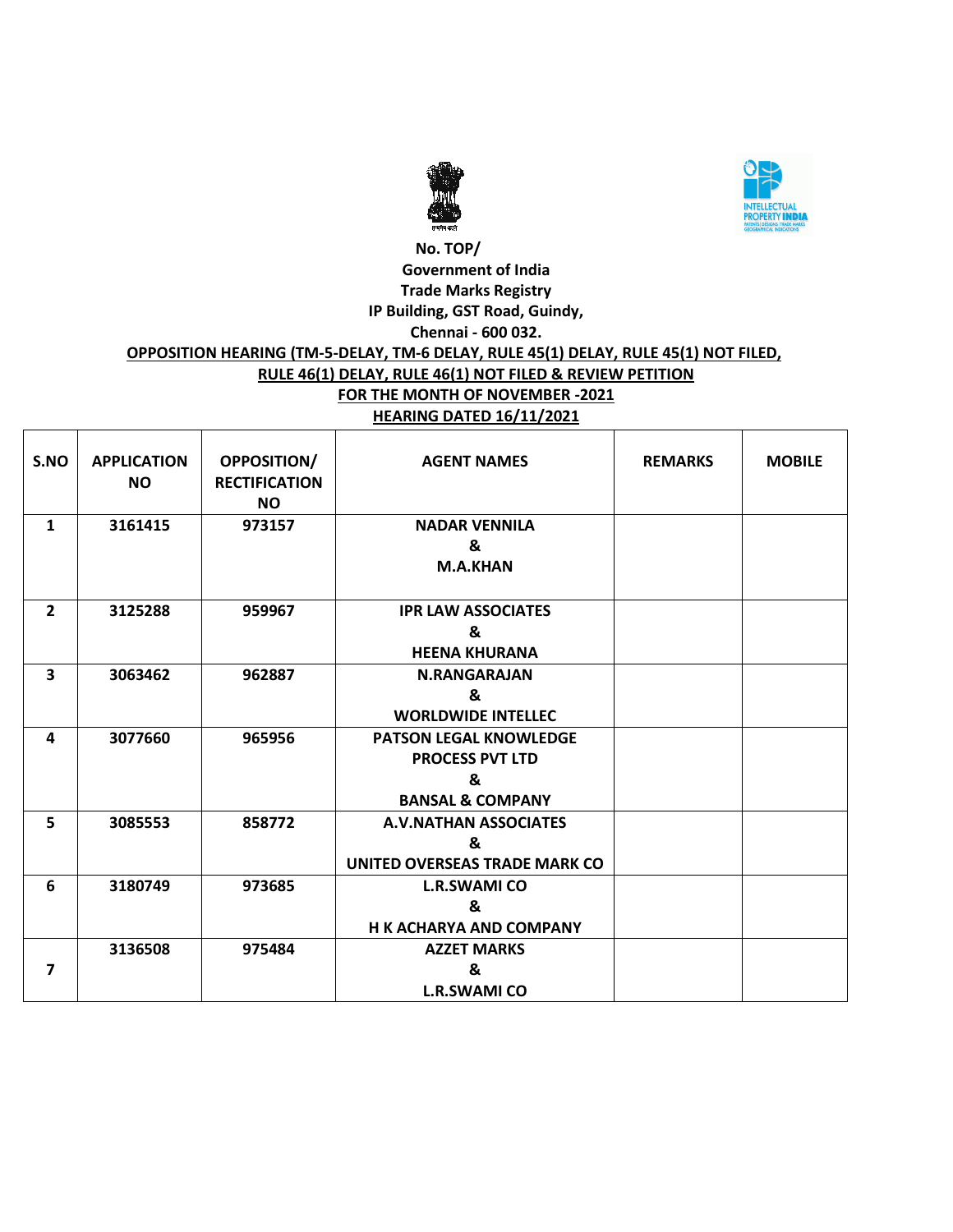



#### **No. TOP/ Government of India Trade Marks Registry IP Building, GST Road, Guindy, Chennai - 600 032. OPPOSITION HEARING (TM-5-DELAY, TM-6 DELAY, RULE 45(1) DELAY, RULE 45(1) NOT FILED, RULE 46(1) DELAY, RULE 46(1) NOT FILED & REVIEW PETITION FOR THE MONTH OF NOVEMBER -2021 HEARING DATED 17/11/2021**

| S.NO                    | <b>APPLICATION</b><br><b>NO</b> | <b>OPPOSITION/</b><br><b>RECTIFICATION</b><br><b>NO</b> | <b>AGENT NAMES</b>                                 | <b>REMARKS</b> | <b>MOBILE</b> |
|-------------------------|---------------------------------|---------------------------------------------------------|----------------------------------------------------|----------------|---------------|
| $\mathbf{1}$            | 2331426                         | 859189                                                  | <b>PUTHRAN ASSOCIATES</b><br>&<br><b>SEA LINKS</b> |                |               |
| $\overline{2}$          | 2331426                         | 859187                                                  | <b>PUTHRAN ASSOCIATES</b>                          |                |               |
|                         |                                 |                                                         | &                                                  |                |               |
|                         |                                 |                                                         | <b>SEA LINKS</b>                                   |                |               |
| 3                       | 2331426                         | 859188                                                  | <b>PUTHRAN ASSOCIATES</b>                          |                |               |
|                         |                                 |                                                         | &                                                  |                |               |
|                         |                                 |                                                         | <b>SEA LINKS</b>                                   |                |               |
| 4                       | 1537283                         | 792410                                                  | <b>A.V.NATHAN ASSOCIATES</b>                       |                |               |
|                         |                                 |                                                         | &                                                  |                |               |
|                         |                                 |                                                         | <b>G.S.RIJHWANI &amp; CO</b>                       |                |               |
| 5                       | 1942088                         | 857564                                                  | THE BUSINESS CYTALYST                              |                |               |
|                         |                                 |                                                         | &                                                  |                |               |
|                         |                                 |                                                         | <b>D.P.AHUJA &amp; CO</b>                          |                |               |
| 6                       | 2331426                         | 859186                                                  | <b>PUTHRAN ASSOCIATES</b>                          |                |               |
|                         |                                 |                                                         | &                                                  |                |               |
|                         |                                 |                                                         | <b>SEA LINKS</b>                                   |                |               |
| $\overline{\mathbf{z}}$ | 3466698                         | 979360                                                  | <b>LAWYERS ARCADE</b>                              |                |               |
|                         |                                 |                                                         | &                                                  |                |               |
|                         |                                 |                                                         | <b>ALTACIT GLOBAL</b>                              |                |               |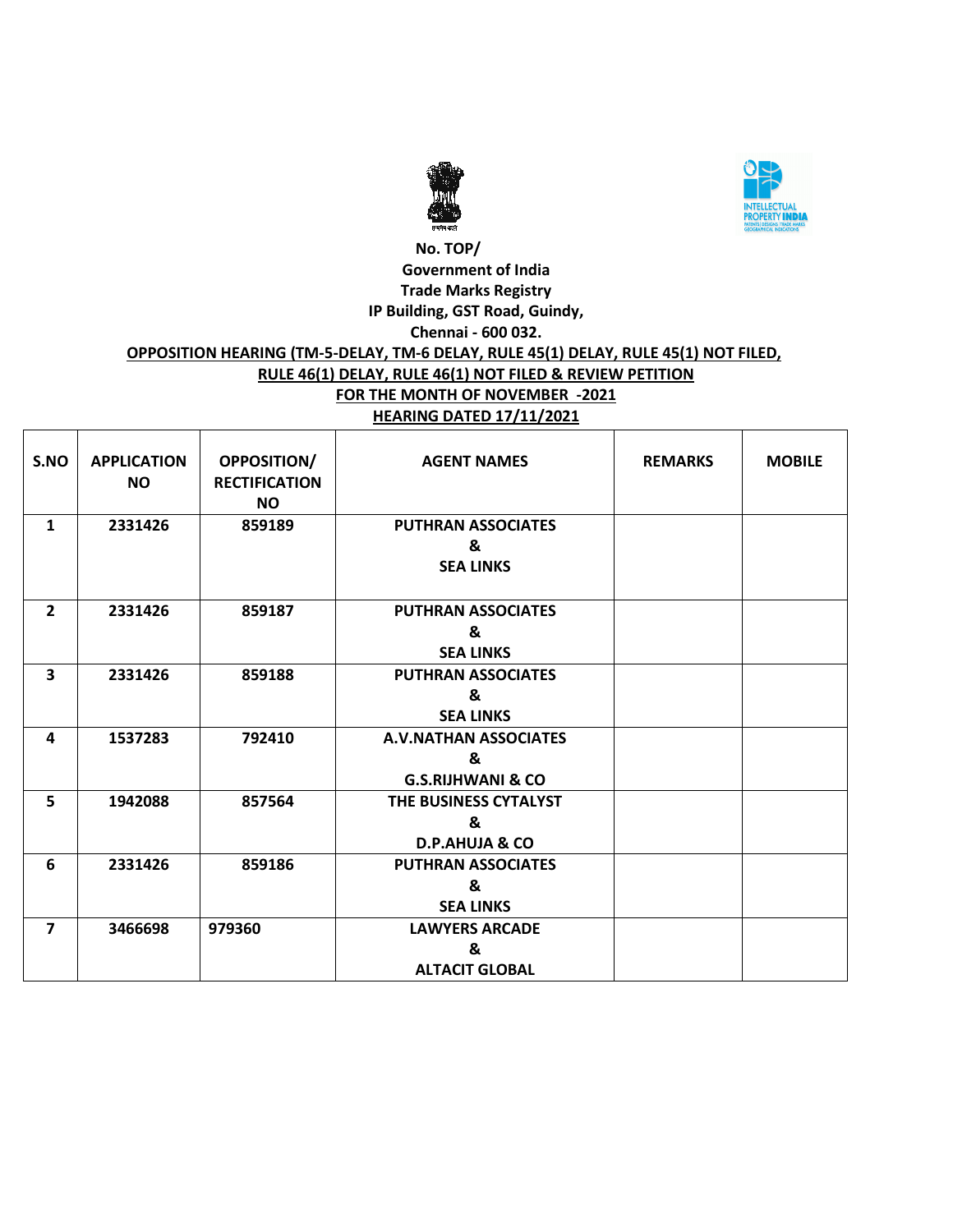



#### **No. TOP/ Government of India Trade Marks Registry IP Building, GST Road, Guindy, Chennai - 600 032. OPPOSITION HEARING (TM-5-DELAY, TM-6 DELAY, RULE 45(1) DELAY, RULE 45(1) NOT FILED, RULE 46(1) DELAY, RULE 46(1) NOT FILED & REVIEW PETITION FOR THE MONTH OF NOVEMBER -2021 HEARING DATED 18/11/2021**  $\top$ ⊤ Т ┬

 $\overline{\phantom{0}}$ 

| S.N<br>$\Omega$         | <b>APPLICATION</b><br><b>NO</b> | <b>OPPOSITION/</b><br><b>RECTIFICATION</b><br><b>NO</b> | <b>AGENT NAMES</b>                                               | <b>REMARKS</b> | <b>MOBILE</b> |
|-------------------------|---------------------------------|---------------------------------------------------------|------------------------------------------------------------------|----------------|---------------|
| $\mathbf{1}$            | 3361880                         | 933518                                                  | <b>SOMASUNDARAM RAMKUMAR</b><br>&<br><b>ANAND AND ANAND</b>      |                |               |
| $\overline{2}$          | 3159605                         | 976090                                                  | LE INTELLIGENSIA<br>&<br><b>Y.J.TRIVEDI &amp; CO</b>             |                |               |
| $\overline{\mathbf{3}}$ | 3159605                         | 970394                                                  | LE INTELLIGENSIA<br>&<br><b>PUTHRAN &amp; ASSOCIATES</b>         |                |               |
| 4                       | 3265948                         | 975750                                                  | <b>N.K.SANATH KUMAR</b><br>&<br><b>W.S.KANE &amp; CO</b>         |                |               |
| 5                       | 3267497                         | 904106                                                  | <b>RAO &amp; RAO</b><br>&<br><b>V.A.ASSOCIATES</b>               |                |               |
| 6                       | 3101207                         | 967578                                                  | <b>ADITYA &amp; ASSOCIATES</b><br>&<br><b>PUTHRAN ASSOCAITES</b> |                |               |
| $\overline{7}$          | 3241094                         | 980372                                                  | <b>LAWYERS, ARCADE</b><br>&<br><b>NEON LABORATORIES LIMITED</b>  |                |               |
|                         |                                 |                                                         |                                                                  |                |               |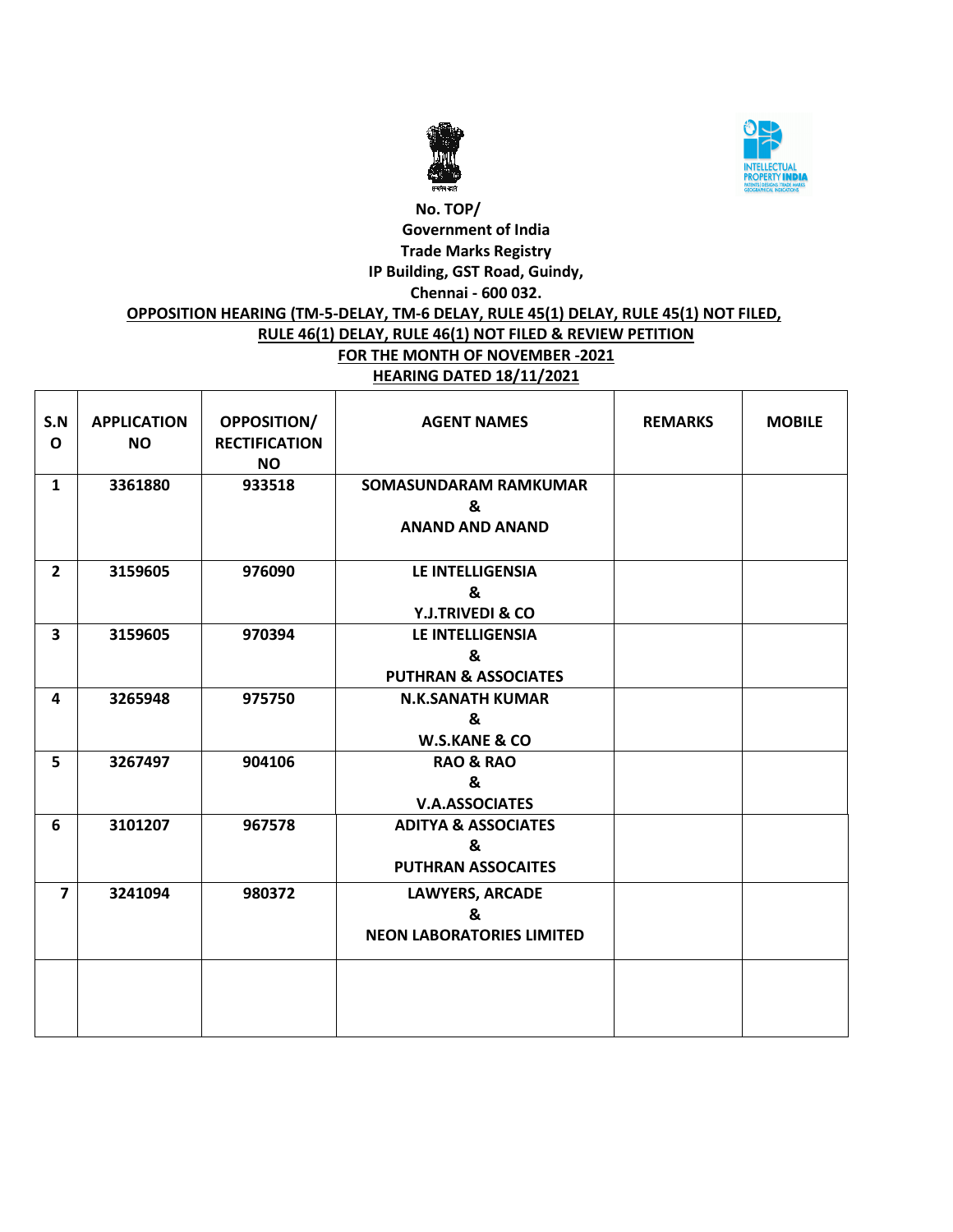



#### **No. TOP/ Government of India Trade Marks Registry IP Building, GST Road, Guindy, Chennai - 600 032. OPPOSITION HEARING (TM-5-DELAY, TM-6 DELAY, RULE 45(1) DELAY, RULE 45(1) NOT FILED, RULE 46(1) DELAY, RULE 46(1) NOT FILED & REVIEW PETITION FOR THE MONTH OF NOVEMBER -2021 HEARING DATED 22/11/2021**

| S.N<br>$\mathbf{o}$     | <b>APPLICATION</b><br><b>NO</b> | <b>OPPOSITION/</b><br><b>RECTIFICATION</b><br><b>NO</b> | <b>AGENT NAMES</b>                  | <b>REMARKS</b> | <b>MOBILE</b> |
|-------------------------|---------------------------------|---------------------------------------------------------|-------------------------------------|----------------|---------------|
| $\mathbf{1}$            | 2703222                         | 945719                                                  | <b>ADV.TONY CHACKO</b>              |                |               |
|                         |                                 |                                                         | &                                   |                |               |
|                         |                                 |                                                         | <b>JOHN MATHEW &amp; ASSOCIATES</b> |                |               |
| $\overline{2}$          | 3770574                         | 945620                                                  | <b>SAI &amp; MEHTA</b>              |                |               |
|                         |                                 |                                                         | &                                   |                |               |
|                         |                                 |                                                         | <b>TRADE MARK PROTEC CO</b>         |                |               |
| $\overline{\mathbf{3}}$ | 2737987                         | 945561                                                  | <b>LAW PROTECTORS</b>               |                |               |
|                         |                                 |                                                         | &                                   |                |               |
|                         |                                 |                                                         | <b>RAO &amp; RAO</b>                |                |               |
| 4                       | 3792811                         | 951880                                                  | <b>Y.J.TRIVEDI &amp; CO</b>         |                |               |
|                         |                                 |                                                         | &                                   |                |               |
|                         |                                 |                                                         | <b>L.R.SWAMI CO</b>                 |                |               |
| 5                       | 3811417                         | 953367                                                  | <b>L.R.SWAMI CO</b>                 |                |               |
|                         |                                 |                                                         | &                                   |                |               |
|                         |                                 |                                                         | <b>JATIN SHANTILAL POPAT</b>        |                |               |
| 6                       | 3768497                         | 945818                                                  | <b>AVANI SANDIP SOLANKI</b>         |                |               |
|                         |                                 |                                                         | &                                   |                |               |
|                         |                                 |                                                         | <b>VISHESH AND ASSOCIATES</b>       |                |               |
| $\overline{7}$          | 2703223                         | 945718                                                  | <b>ADV.TONY CHACKO</b>              |                |               |
|                         |                                 |                                                         | &                                   |                |               |
|                         |                                 |                                                         | <b>JOHN MATHEW &amp; ASSOCIATES</b> |                |               |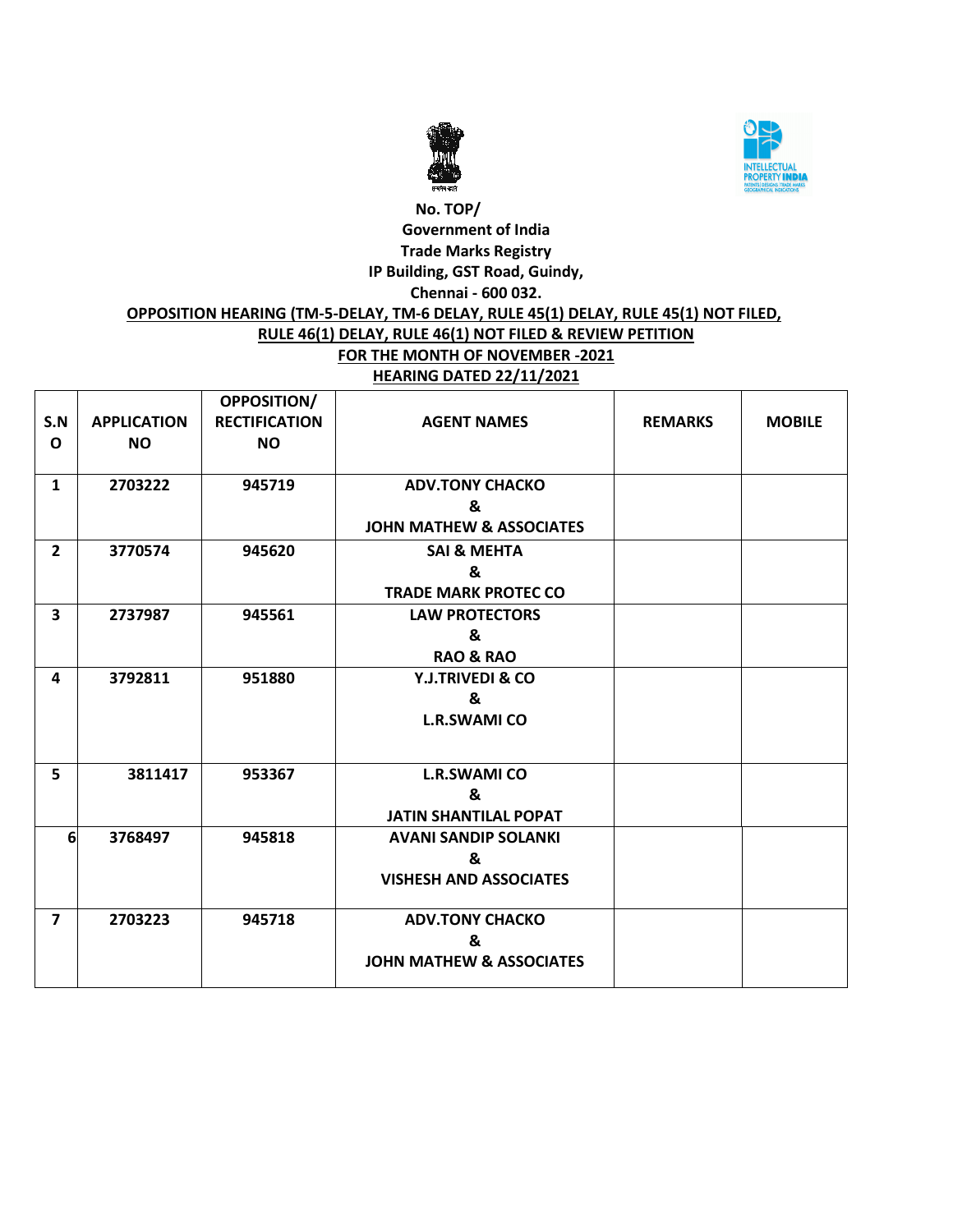



#### **No. TOP/ Government of India Trade Marks Registry IP Building, GST Road, Guindy, Chennai - 600 032. OPPOSITION HEARING (TM-5-DELAY, TM-6 DELAY, RULE 45(1) DELAY, RULE 45(1) NOT FILED, RULE 46(1) DELAY, RULE 46(1) NOT FILED & REVIEW PETITION FOR THE MONTH OF NOVEMBER -2021 HEARING DATED 23/11/2021**

| S.NO           | <b>APPLICATION</b><br><b>NO</b> | <b>OPPOSITION/</b><br><b>RECTIFICATION</b><br><b>NO</b> | <b>AGENT NAMES</b>                                              | <b>REMARKS</b> | <b>MOBILE</b> |
|----------------|---------------------------------|---------------------------------------------------------|-----------------------------------------------------------------|----------------|---------------|
| $\mathbf{1}$   | 3748892                         | 944919                                                  | <b>BINDU SHARMA</b><br>&<br><b>ANAND AND ANAND</b>              |                |               |
| $\overline{2}$ | 3565348                         | 904309                                                  | <b>G.RAMJI, ADVOCATE</b><br>&<br><b>K.C.PATEL &amp; CO</b>      |                |               |
| 3              | 3530755                         | 902456                                                  | <b>LEONARD LAW OFFICE</b><br>&<br><b>GIRISH MOHANLAL CHAWLA</b> |                |               |
| 4              | 3574468                         | 923885                                                  | <b>LALJI ADVOCATES</b><br>&<br><b>C.PRAKASH</b>                 |                |               |
| 5              | 3535405                         | 903616                                                  | <b>RAO &amp; RAO</b><br>&<br><b>GROVER &amp; ASSOCIATES</b>     |                |               |
| 6              | 3644668                         | 932879                                                  | <b>VANCHINATHAN</b><br>&<br><b>LALJI ADVOCATES</b>              |                |               |
| $\overline{7}$ | 3597961                         | 933602                                                  | <b>PRG ASSOCIATES</b><br>&<br><b>VHB LIFE SCIENCES LIMITED</b>  |                |               |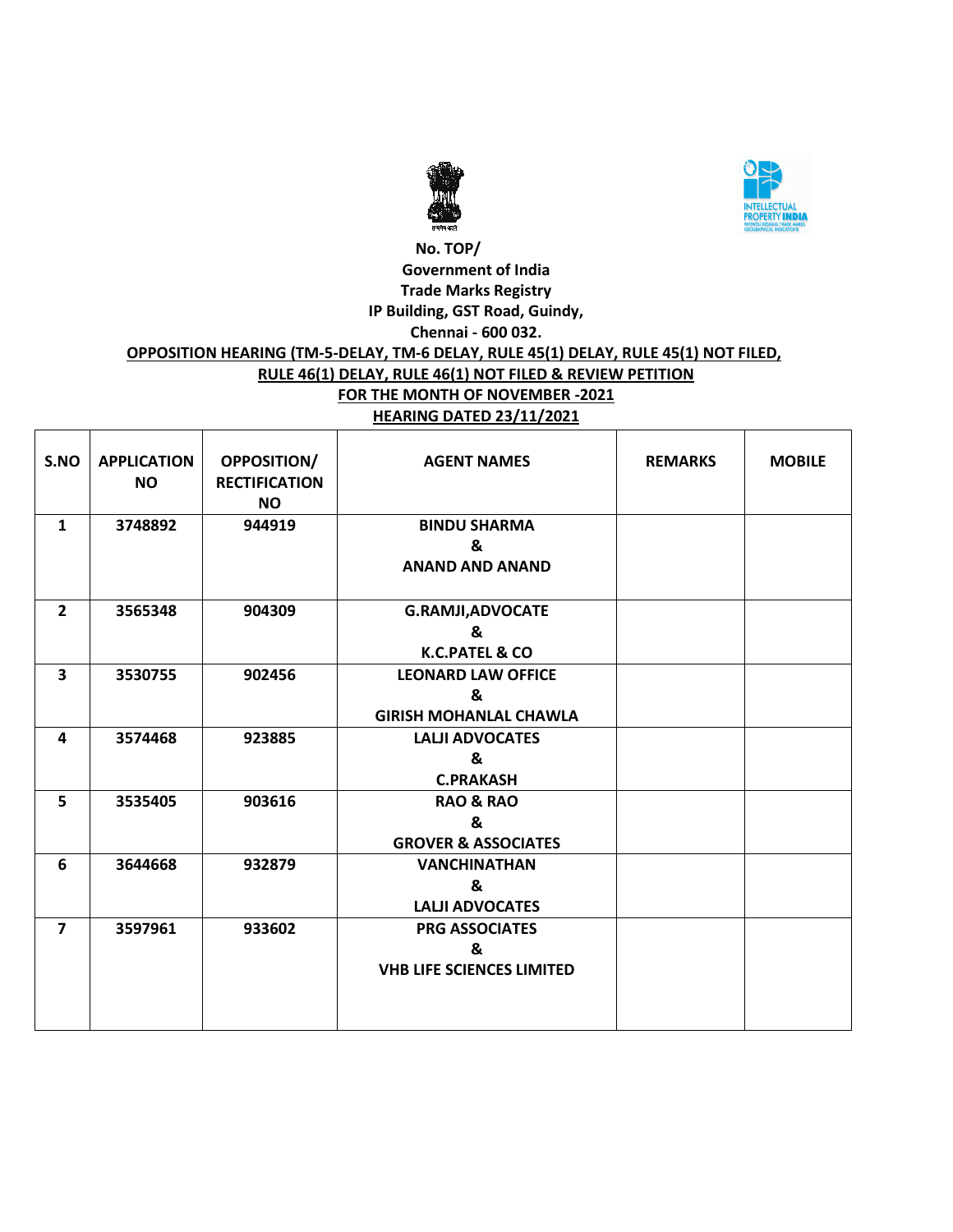



#### **No. TOP/ Government of India Trade Marks Registry IP Building, GST Road, Guindy, Chennai - 600 032. OPPOSITION HEARING (TM-5-DELAY, TM-6 DELAY, RULE 45(1) DELAY, RULE 45(1) NOT FILED, RULE 46(1) DELAY, RULE 46(1) NOT FILED & REVIEW PETITION FOR THE MONTH OF NOVEMBER -2021 HEARING DATED 24/11/2021**

| S.NO                    | <b>APPLICATIO</b><br>N<br><b>NO</b> | <b>OPPOSITION/</b><br><b>RECTIFICATION</b><br><b>NO</b> | <b>AGENT NAMES</b>                                                                    | <b>REMARKS</b> | <b>MOBILE</b> |
|-------------------------|-------------------------------------|---------------------------------------------------------|---------------------------------------------------------------------------------------|----------------|---------------|
| $\mathbf{1}$            | 3702594                             | 945470                                                  | <b>LALL &amp; SETHI</b><br>&<br><b>ASHOKA TRADE MARKS CO</b>                          |                |               |
| $\overline{2}$          | 3703067                             | 945395                                                  | <b>C.VENKATASUBRAMANIAM</b><br>&<br><b>W.S.KANE &amp; CO</b>                          |                |               |
| $\overline{\mathbf{3}}$ | 2494513                             | 935992                                                  | A.ARIVAZHAGAN<br>&<br><b>W.S.KANE &amp; CO</b>                                        |                |               |
| $\overline{4}$          | 2539392                             | 936388                                                  | <b>ASHOK KUMAR J.DAGA, ADVOCATE</b><br>&<br><b>INDIAN TRADE MARKS CO</b>              |                |               |
| 5                       | 3044682                             | 961659                                                  | <b>C.VENKATASUBRAMANIAM</b><br>&<br><b>BACHAN LEGAL CONSULTANTS PVT</b><br><b>LTD</b> |                |               |
| 6                       | 2923325                             | 962392                                                  | <b>MEERA JOHN</b><br>&<br><b>BALAJI IP PRACTICE</b>                                   |                |               |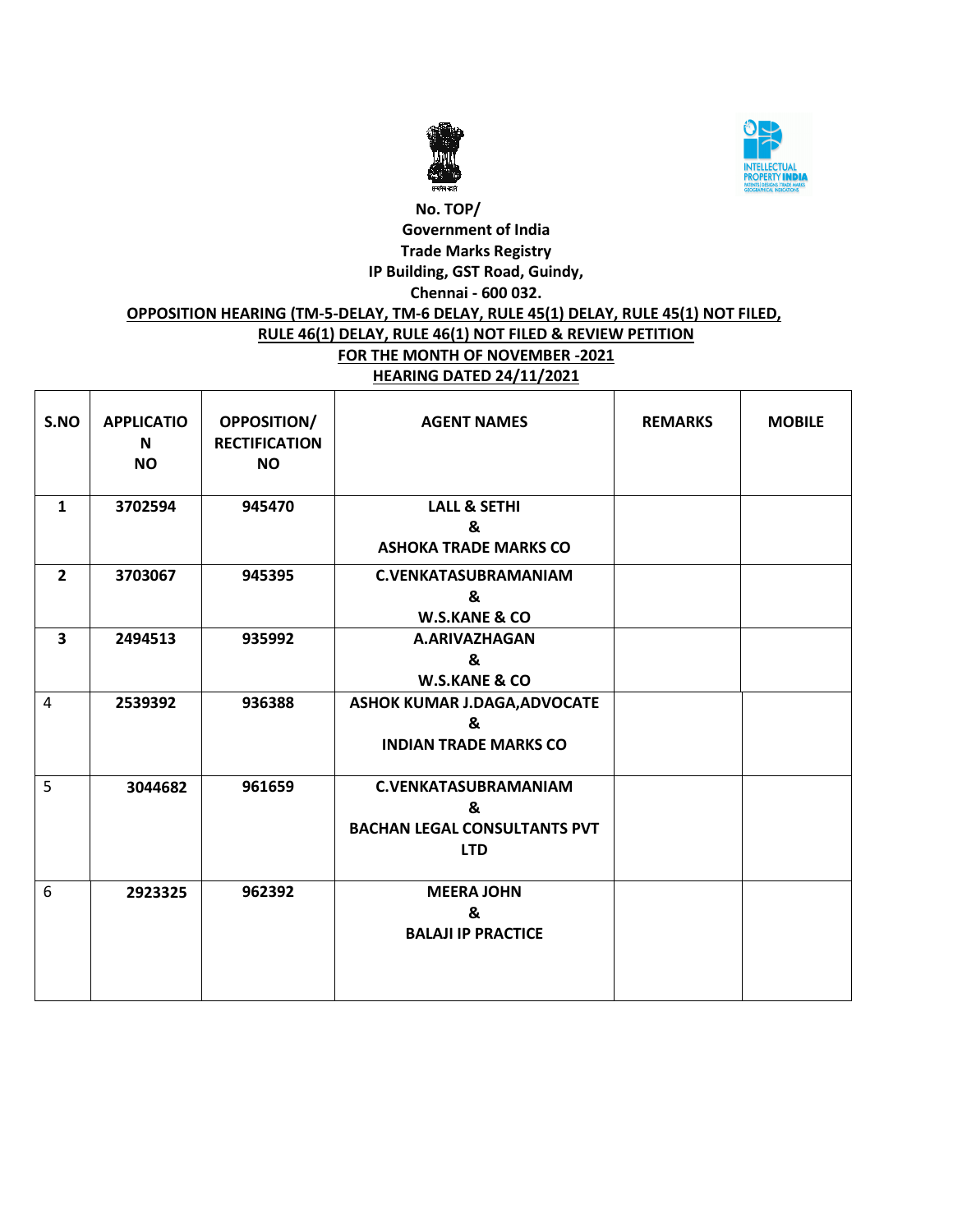



### **No. TOP/ Government of India Trade Marks Registry IP Building, GST Road, Guindy, Chennai - 600 032. OPPOSITION HEARING (TM-5-DELAY, TM-6 DELAY, RULE 45(1) DELAY, RULE 45(1) NOT FILED, RULE 46(1) DELAY, RULE 46(1) NOT FILED & REVIEW PETITION FOR THE MONTH OF NOVEMBER -2021 HEARING DATED 25/11/2021**

| S.NO                    | <b>APPLICATION</b><br><b>NO</b> | <b>OPPOSITION/</b><br><b>RECTIFICATION</b><br><b>NO</b> | <b>AGENT NAMES</b>                                                | <b>REMARKS</b> | <b>MOBILE</b> |
|-------------------------|---------------------------------|---------------------------------------------------------|-------------------------------------------------------------------|----------------|---------------|
| $\mathbf{1}$            | 3681688                         | 933011                                                  | <b>RAO &amp; RAO</b><br>&<br><b>PANACEA BIOTEC LTD</b>            |                |               |
| $\overline{2}$          | 3618919                         | 936506                                                  | RAJASEKHAR GOPALAJOSYULA<br>&<br><b>DEPENNING &amp; DEPENNING</b> |                |               |
| $\overline{\mathbf{3}}$ | 3618915                         | 936505                                                  | RAJASEKHAR GOPALAJOSYULA<br>&<br><b>DEPENNING &amp; DEPENNING</b> |                |               |
| 4                       | 3629739                         | 952128                                                  | <b>INTELLOCOPIA IP SERVICES</b><br>&<br><b>LEXORBIS</b>           |                |               |
| $5\overline{)}$         |                                 | 914725                                                  |                                                                   |                |               |
|                         | 3652227                         |                                                         | <b>VANCHINATHAN</b>                                               |                |               |
|                         |                                 |                                                         | $\mathbf{\underline{\&}}$                                         |                |               |
|                         |                                 |                                                         | <b>UNIMARKS LEGAL SOLUTIONS</b>                                   |                |               |
|                         |                                 |                                                         |                                                                   |                |               |
|                         |                                 |                                                         |                                                                   |                |               |
|                         |                                 |                                                         |                                                                   |                |               |